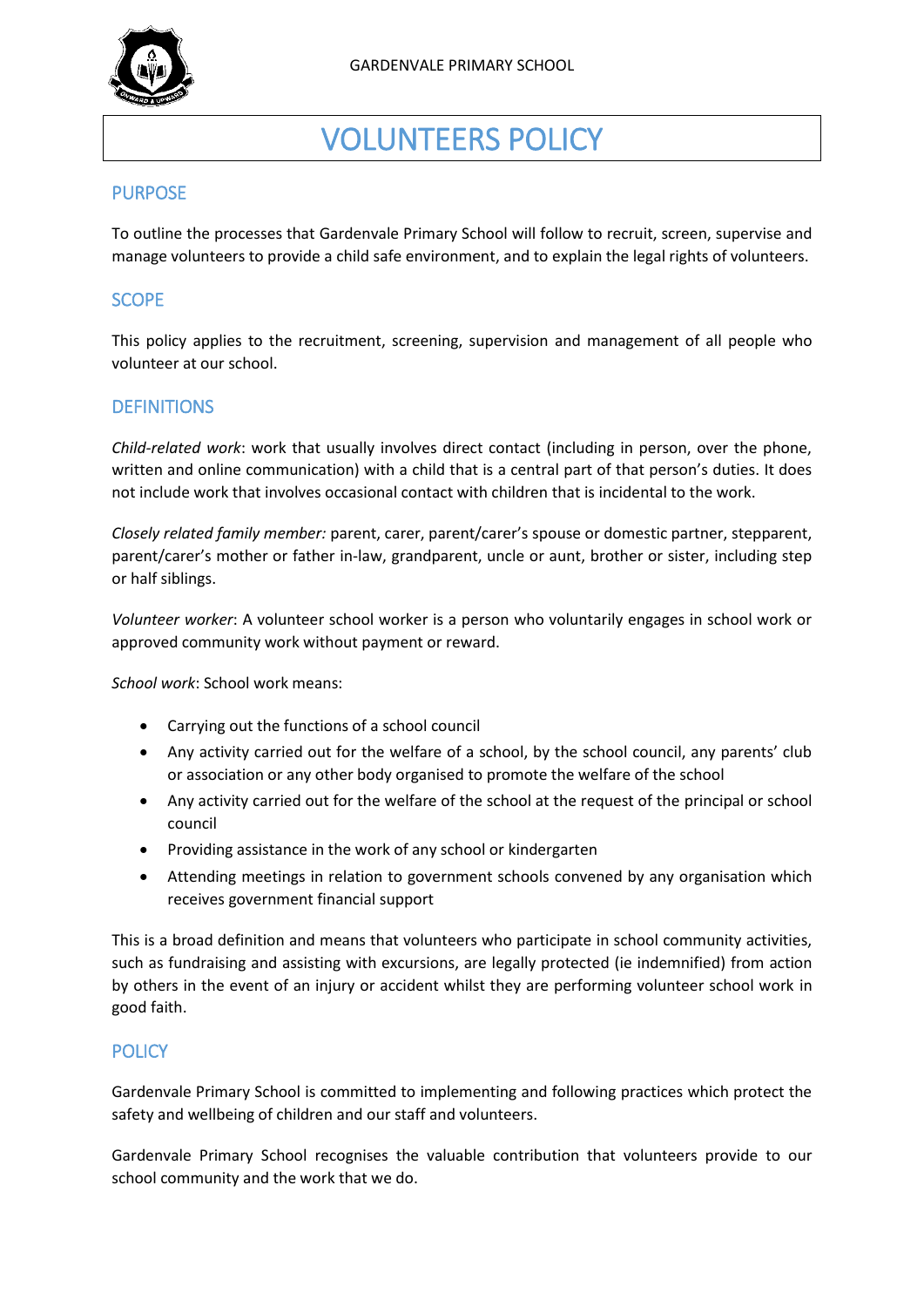#### GARDENVALE PRIMARY SCHOOL



The procedures set out below are designed to ensure that Gardenvale Primary School's volunteers are suitable to work with children and are well-placed to make a positive contribution to our school community.

## Becoming a volunteer

Members of our school community who would like to help are encouraged to volunteer for class and school events through classroom teachers' notices, school notices and the newsletter.

## Suitability checks including Working with Children Checks

#### *Working with students*

Gardenvale Primary School values the many volunteers that assist in our classrooms/with sports events/camps/excursions/school concerts/other events and programs. To ensure that we are meeting our legal obligations under the *Working With Children Act 2005* (Vic) and the Child Safe Standards, Gardenvale Primary School is required to undertake suitability checks which may include a Working With Children Check, proof of identity, work history involving children and/or reference checks.

Considering our legal obligations, and our commitment to ensuring that Gardenvale Primary School is a child safe environment, we will require volunteers to obtain a WWC Check and produce their valid card to the school office for verification in the following circumstances:

- **Volunteers who are not parent/family members** of any student at the school are required to have a WWC Check if they are engaged in child-related work regardless of whether they are being supervised.
- **Parent/family volunteers** who are assisting with any classroom or school activities involving direct contact with children in circumstances where the volunteer's child is **not** participating, or does not ordinarily participate in, the activity.
- **Parent/family volunteers** who assist with excursions (including swimming), camps and similar events, regardless of whether their own child is participating or not
- **Parent/family volunteers** who regularly assist in school activities, regardless of whether their own child is participating or not
- **Parent/community School Council members** sitting on School Council with student School Council members, regardless of whether their own child is a student member or not

In addition, depending on the nature of the volunteer work, our school may ask the volunteer to provide other suitability checks at its discretion (for example, references, work history involving children and/or qualifications). Proof of identity may also be required in some circumstances.

A person does not require a WWC Check at Gardenvale Primary if they are merely attending an event at the school eg Grandparents' Day, school tours, school concert.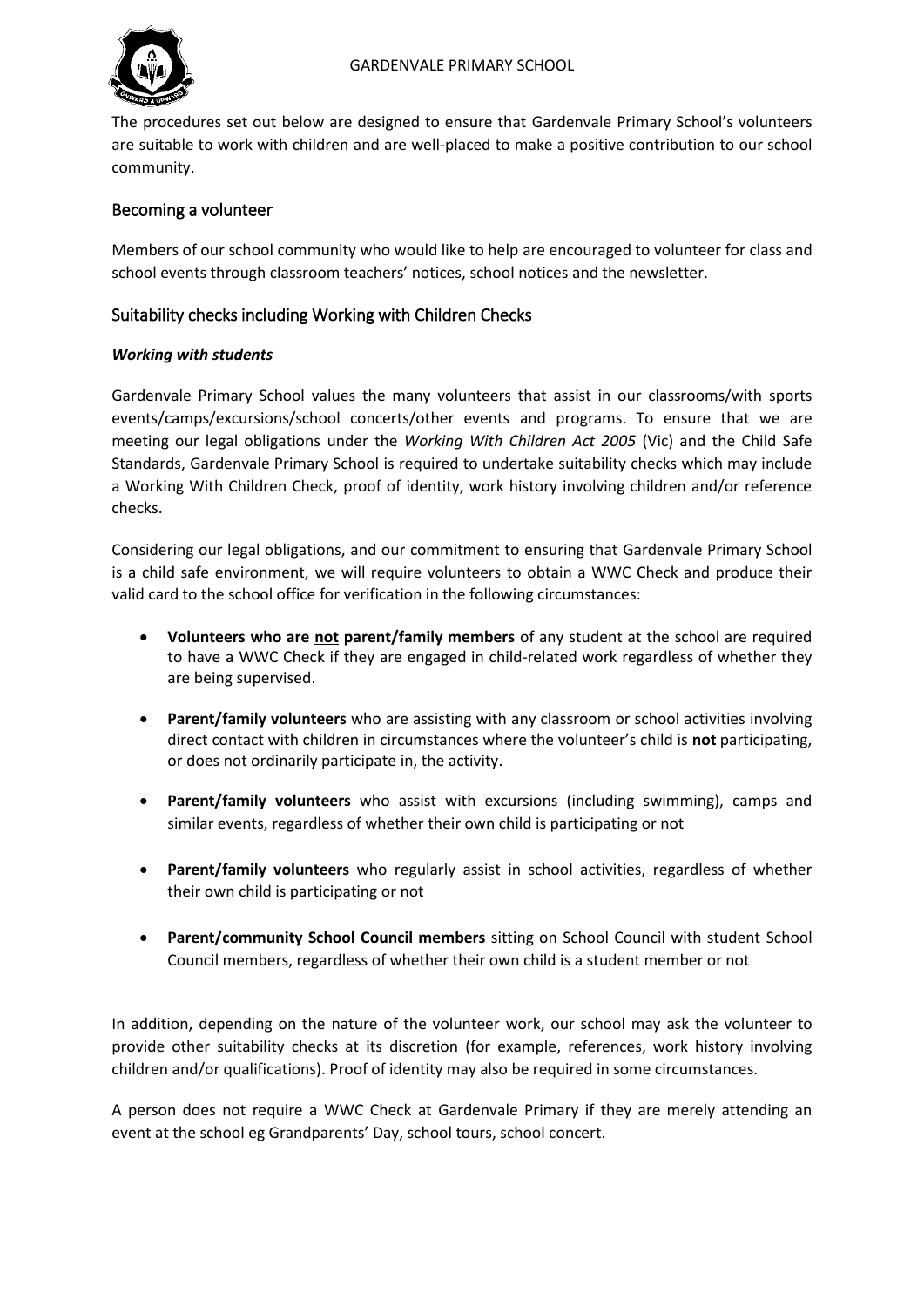#### GARDENVALE PRIMARY SCHOOL



The school considers that the exemption noted above would apply for school working bees and as such a WWC Check is not required for attendance at such an event. This is because the work being undertaken is in the nature of cleaning, maintenance etc and is primarily being undertaken by adults at the direction of other adults. The work is not directed at, or focussed on, assisting or working with children. As such, any interaction with children at the working bee is likely to be occasional and incidental to the work being performed.

All teaching staff members are registered with the Victorian Institute of Teaching, and undergo ongoing monitoring that satisfies WWC Check requirements, and are therefore exempt. Police officers are also exempt.

All volunteers must sign the Gardenvale Primary Child Safety Code of Conduct.

### *Non child-related work*

On some occasions, parents and other members of the school community may volunteer to do work that is not child-related. For example Parents' Association, fete coordination, during which children will not be, or would not reasonably be expected to be, present.

Volunteers for this type of work are not required to have Working with Children or other suitability checks as they are not engaged in child-related work and children are not generally present during these activities. However, Gardenvale Primary School reserves the right to undertake suitability checks, including proof of identity, Working with Children Checks, at its discretion if considered necessary for any particular activities or circumstances.

School council members and volunteers on any sub-committee of school council will be asked to provide a valid WWC Check. Whilst we acknowledge that these volunteers will not be engaging in child-related work as part of their role, even when there is a student sitting on the school council, we believe that it is important that our volunteers who are involved in making important decisions about our school which will have an impact on students do have a valid WWC Check.

### Management and supervision

Volunteer workers will be expected to comply with any reasonable direction of the principal (or their nominee). This will include the requirement to follow our school's policies, including, but not limited to our Child Safety Policy and our Child Safety Code of Conduct which must be signed by all volunteers.

Volunteer workers will also be expected to act consistently with Department of Education and Training policies, to the extent that they apply to volunteer workers, including the Department's policies relating to Equal Opportunity and Anti-Discrimination, Sexual Harassment and Workplace Bullying.

The principal has the discretion to make a decision about the ongoing suitability of a volunteer worker and may determine at any time whether or not a person is suitable to volunteer at Gardenvale Primary School.

Gardenvale Primary School will provide any appropriate induction and/or training for all volunteer workers. The principal (or their nominee) will determine what induction and/or training is necessary depending on what type of work the volunteer will be engaged in.